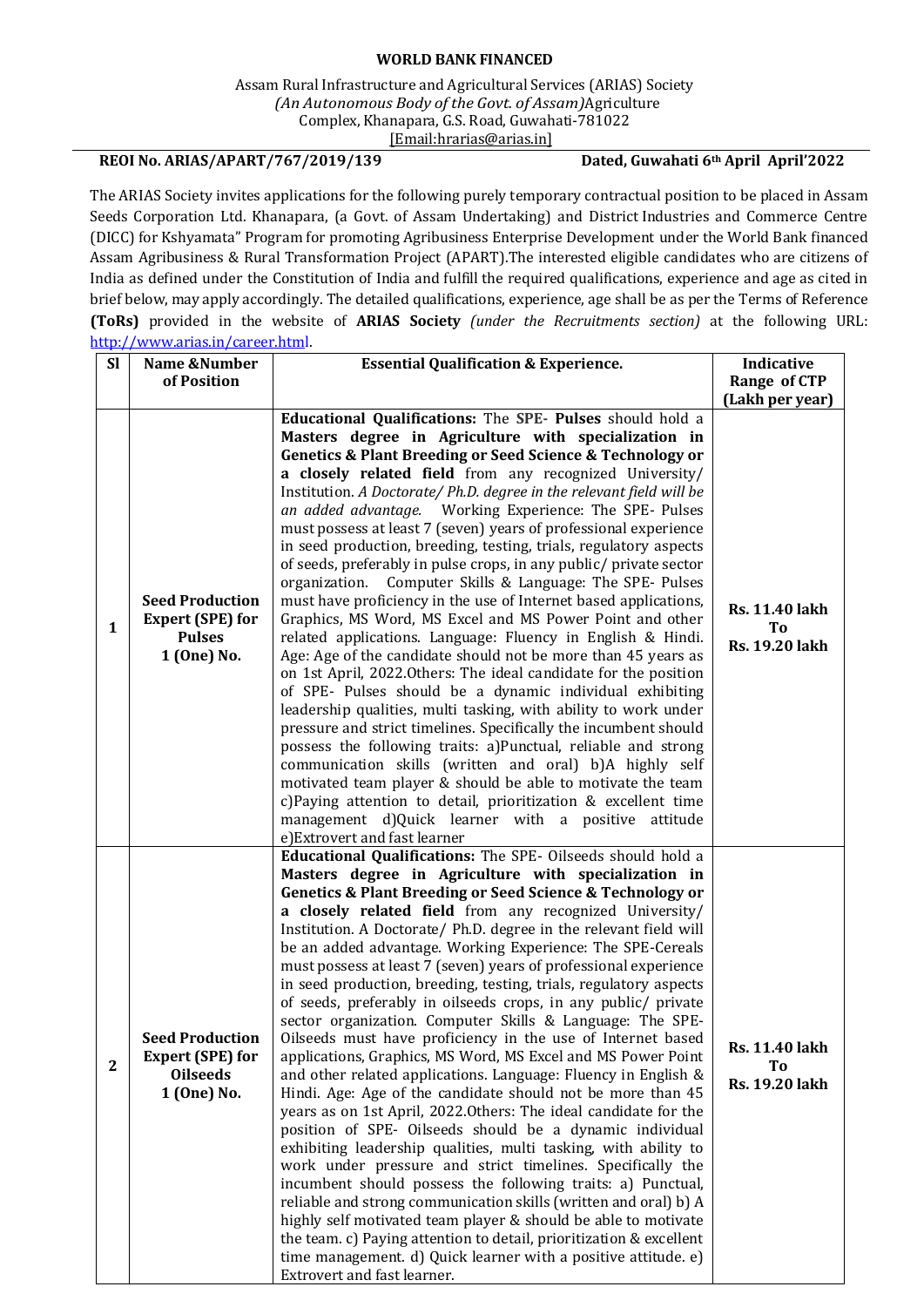| 3 | <b>Seed Production</b><br><b>Expert (SPE) for</b><br><b>Cereals</b><br>1 (One) No.  | Educational Qualifications: The SPE-Cereals should hold a<br>Masters degree in Agriculture with specialization in<br>Genetics & Plant Breeding or Seed Science & Technology or<br>a closely related field from any recognized University/<br>Institution. A Doctorate/ Ph.D. degree in the relevant field will<br>be an added advantage. Working Experience: The SPE-Cereals<br>must possess at least 7 (seven) years of professional experience<br>in seed production, breeding, testing, trials, regulatory aspects<br>of seeds, preferably in cereal crops, in any public/ private<br>sector organization. Computer Skills & Language: The SPE-<br>Cereals must have proficiency in the use of Internet based<br>applications, Graphics, MS Word, MS Excel and MS Power Point<br>and other related applications. Language: Fluency in English &<br>Hindi. Age: Age of the candidate should not be more than 45<br>years as on 1st April, 2022. Others: The ideal candidate for the<br>position of SPE-Cereals should be a dynamic individual<br>exhibiting leadership qualities, multi tasking, with ability to<br>work under pressure and strict timelines. Specifically the<br>incumbent should possess the following traits: a) Punctual,<br>reliable and strong communication skills (written and oral). b)<br>A highly self motivated team player & should be able to<br>motivate the team. c) Paying attention to detail, prioritization &<br>excellent time management. d) Quick learner with a positive<br>attitude. e) Extrovert and fast learner. | <b>Rs. 11.40 lakh</b><br>T <sub>0</sub><br>Rs. 19.20 lakh        |
|---|-------------------------------------------------------------------------------------|----------------------------------------------------------------------------------------------------------------------------------------------------------------------------------------------------------------------------------------------------------------------------------------------------------------------------------------------------------------------------------------------------------------------------------------------------------------------------------------------------------------------------------------------------------------------------------------------------------------------------------------------------------------------------------------------------------------------------------------------------------------------------------------------------------------------------------------------------------------------------------------------------------------------------------------------------------------------------------------------------------------------------------------------------------------------------------------------------------------------------------------------------------------------------------------------------------------------------------------------------------------------------------------------------------------------------------------------------------------------------------------------------------------------------------------------------------------------------------------------------------------------------------------------------------------|------------------------------------------------------------------|
| 4 | <b>Seed Sales and</b><br><b>Marketing Expert</b><br>(SSME)<br>1 (One) No.           | Educational Qualifications: The SSME should hold a<br>Bachelors degree in Agriculture followed by MBA in<br>Agribusiness Management/ Masters in Agricultural<br>Economics/ Masters in Agricultural Marketing or a closely<br>related field from any recognized University/ Institution.<br>Working Experience: The SSME must possess at least 7 (seven)<br>years of professional experience in sales/ marketing of seeds in<br>any public/ private sector organization. Computer Skills &<br>Language: The SSME must have proficiency in the use of<br>Internet based applications, Graphics, MS Word, MS Excel and<br>MS Power Point and other related applications. Language:<br>Fluency in English & Hindi. Age: Age of the candidate should not<br>be more than 45 years as on 1st April, 2022.Others: The ideal<br>candidate for the position of SSME should be a dynamic<br>individual exhibiting leadership qualities, multi tasking, with<br>ability to work under pressure and strict timelines. Specifically<br>the incumbent should possess the following traits: a) Punctual,<br>reliable and strong communication skills (written and oral). b)<br>A highly self motivated team player & should be able to<br>motivate the team. c) Paying attention to detail, prioritization &<br>excellent time management. d) Quick learner with a positive<br>attitude. e) Extrovert and fast learner.                                                                                                                                                       | <b>Rs. 11.40 lakh</b><br>T <sub>o</sub><br><b>Rs. 19.20 lakh</b> |
| 5 | <b>Seed Sales and</b><br><b>Marketing</b><br>Coordinators<br>(SSMCs)<br>2(Two) Nos. | Educational Qualifications: The SSMCs should hold a<br>Bachelors degree in Agriculture followed by MBA in<br>Management/ Masters in<br><b>Agribusiness</b><br>Agricultural<br>Economics/ Masters in Agricultural Marketing or a closely<br>related field from any recognized University/ Institution.<br>Working Experience: The SSMCs must possess at least 3 (three)<br>years of professional experience in sales/ marketing of seeds in<br>any public/ private sector organization. Computer Skills &<br>Language: The SSMCs must have proficiency in the use of<br>Internet based applications, Graphics, MS Word, MS Excel and<br>MS Power Point and other related applications. Language:<br>Fluency in English & Hindi. Knowledge of Assamese and other<br>local languages would be an added advantage. Age: Age of the<br>candidate should not be more than 40 years as on 1st April,<br>2022.Others: The ideal candidate for the position of SSMCs<br>should be a dynamic individual exhibiting initiative, foresight,<br>multi tasking, with ability to work under pressure and strict<br>timelines. Specifically the incumbent should possess the<br>following traits: a) Punctual, reliable and strong communication<br>skills (written and oral). b)A highly self motivated team player.<br>c) Paying attention to detail, prioritization & excellent time<br>management. d) Quick learner with a positive attitude.                                                                                                                              | <b>Rs. 4.20 lakh</b><br>To<br><b>Rs.6.18 lakh</b>                |